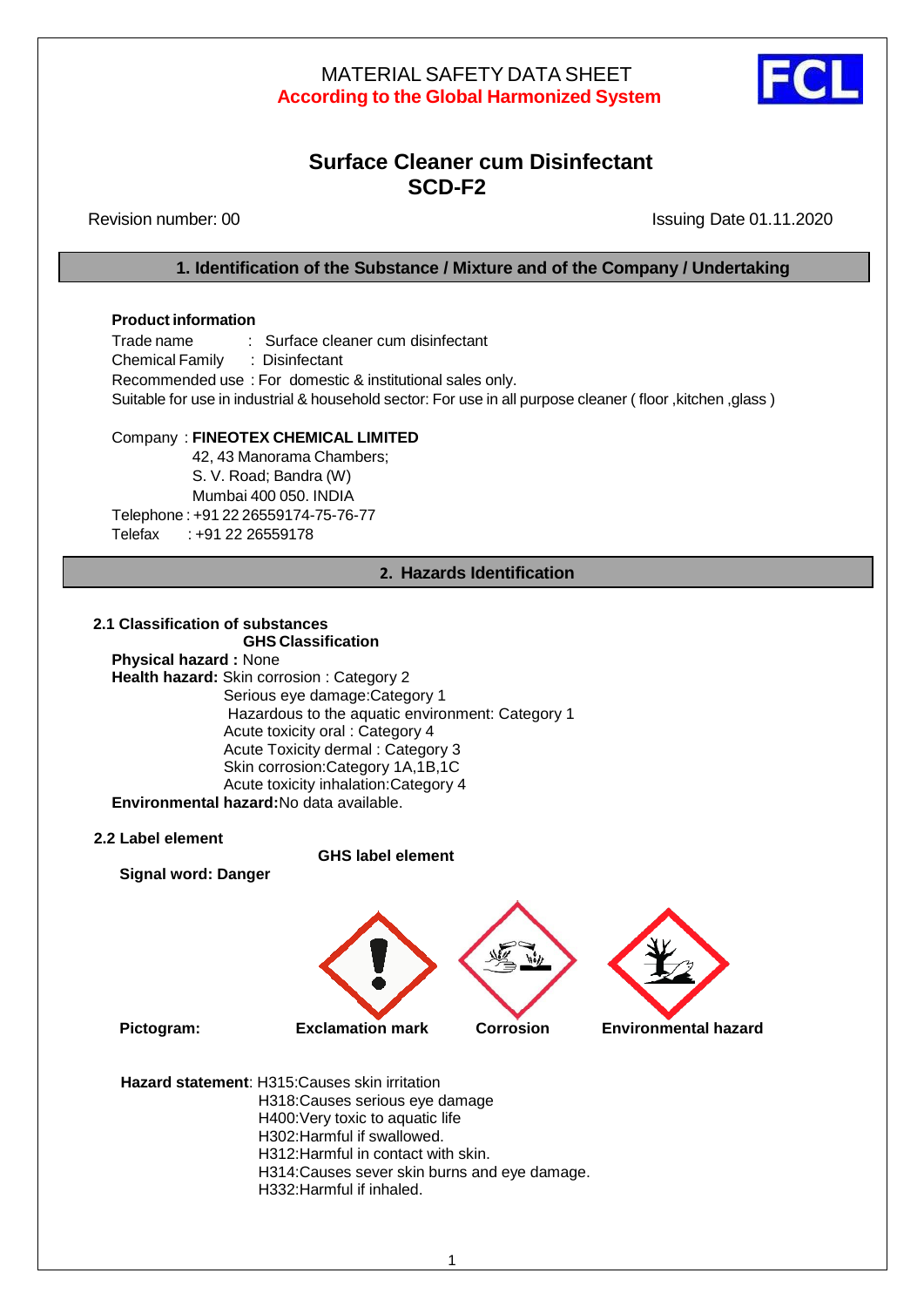

|                                                                                    | (Prevention) | <b>Precautinary statements: P264: Wash thoroughly after handling.</b><br>P280: Wear protective gloves/face shield/eye protection.<br>P273: Avoid release to the environment.<br>P270:Do not eat, drink or smoke when using this product.<br>P260:Do not breath dust/fume/mist/vapor/spray/gas.<br>P261:Avoid breathing dust/fume/mist/vapor/spray/gas. |  |  |
|------------------------------------------------------------------------------------|--------------|--------------------------------------------------------------------------------------------------------------------------------------------------------------------------------------------------------------------------------------------------------------------------------------------------------------------------------------------------------|--|--|
|                                                                                    |              | P271:Use only outdoorsor in a well-ventilated area.                                                                                                                                                                                                                                                                                                    |  |  |
| <b>Precautionary statements: P302+P352: If on skin: Wash with plenty of water.</b> |              |                                                                                                                                                                                                                                                                                                                                                        |  |  |
|                                                                                    | (Response)   | P321:Specific treatment see on this label.                                                                                                                                                                                                                                                                                                             |  |  |
|                                                                                    |              | P332+P313:If skin irritation occurs : Get medical advice.                                                                                                                                                                                                                                                                                              |  |  |
|                                                                                    |              | P362: Take off contaminated clothing.                                                                                                                                                                                                                                                                                                                  |  |  |
|                                                                                    |              | P305+P351+P338: If in eyes Rinse cautiously with water several minutes.                                                                                                                                                                                                                                                                                |  |  |
|                                                                                    |              | P310: Immediately call a doctor.                                                                                                                                                                                                                                                                                                                       |  |  |
|                                                                                    |              | P391: Collect spillage.                                                                                                                                                                                                                                                                                                                                |  |  |
|                                                                                    |              | P301+P312: If swallowed: Call a doctor.                                                                                                                                                                                                                                                                                                                |  |  |
|                                                                                    |              | P330: Rinse mouth.                                                                                                                                                                                                                                                                                                                                     |  |  |
|                                                                                    |              | P312:Call a doctor.                                                                                                                                                                                                                                                                                                                                    |  |  |
|                                                                                    |              | P322: Specific measures (See on this label).                                                                                                                                                                                                                                                                                                           |  |  |
|                                                                                    |              | P363: Wash contaminated clothing before reuse.                                                                                                                                                                                                                                                                                                         |  |  |
|                                                                                    |              | P301+P330+P331: If swallowed: Rinse mouth.                                                                                                                                                                                                                                                                                                             |  |  |
|                                                                                    |              | P303+P361+P353:If on skin: Take off immediately all contaminated clothing. Rinse                                                                                                                                                                                                                                                                       |  |  |
|                                                                                    |              | Skin with water.                                                                                                                                                                                                                                                                                                                                       |  |  |
|                                                                                    |              | P304+P340:If inhaled:Remove person to fresh air and keep comfortable for                                                                                                                                                                                                                                                                               |  |  |
|                                                                                    |              | breathing.                                                                                                                                                                                                                                                                                                                                             |  |  |
|                                                                                    |              | P304+P312: If inhaled call doctor.                                                                                                                                                                                                                                                                                                                     |  |  |
|                                                                                    | Disposal:    | P501: Dispose of contents                                                                                                                                                                                                                                                                                                                              |  |  |
|                                                                                    | Storage:     | P405:Store locked up.                                                                                                                                                                                                                                                                                                                                  |  |  |
|                                                                                    |              |                                                                                                                                                                                                                                                                                                                                                        |  |  |

# **3. Composition / Information on Ingredients**

| Composition    | CAS NO     | $\%$        | Classification                                                                                                                                                                                               |
|----------------|------------|-------------|--------------------------------------------------------------------------------------------------------------------------------------------------------------------------------------------------------------|
| <b>BKC 50%</b> | 8001-54-5  | Proprietary | H302: Acute toxicity oral: Category 4<br>H312: Acute oxicity dermal: Category 4<br>H314:Skin corrosion:Category-1A,1B,1C<br>H318:Serious eye damage:Category 1<br>H332: Acute toxicity inhalation: Category4 |
| Surfactant     | 68551-12-2 | Proprietary | H315: Skin corrosion: category 2<br>H318:Eye irritation:Category 1<br>H400: Hazardous to aquatic<br>environment: category 1                                                                                  |

Water and other permitted ingredients.

**Mixtures:** This product falls in the criteria of a mixture according to United Nations' Globally Harmonized System of Classification and Labelling of Chemicals (GHS).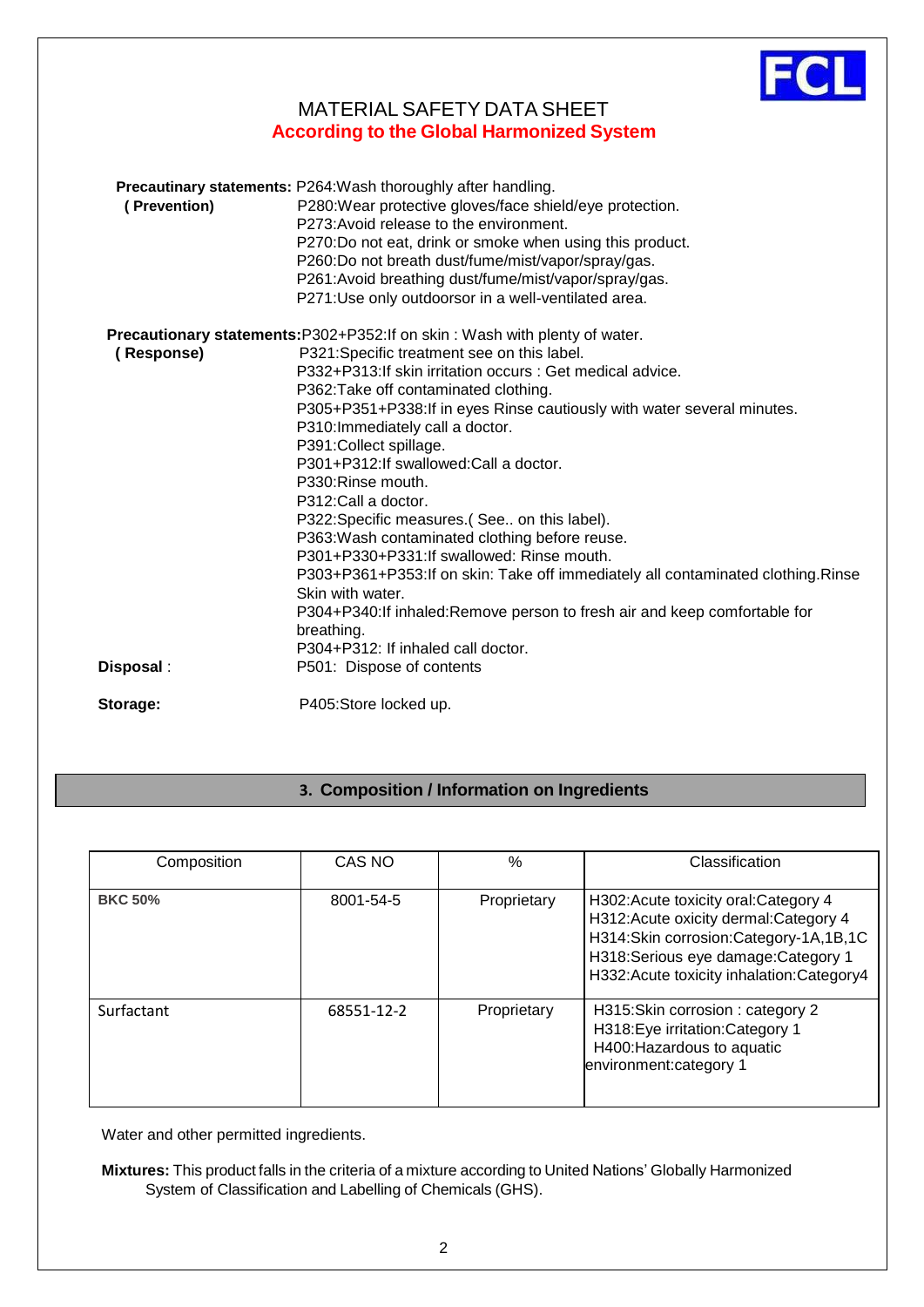

## **4. First aid Measures**

#### **Description of first aid measures:**

| General advice : Get under the shower if spilled over body                |
|---------------------------------------------------------------------------|
| : Move to fresh air, seek medical attention in case of discomfort.        |
| : Wash thoroughly with water if felt irritated.                           |
| : Flush eyes with water with eyelids held open and seek medical attention |
| : Rinse mouth and then drink plenty of water                              |
|                                                                           |

#### **Most important symptoms and effects, both acute and delayed**

Symptoms/effects: May cause damage to organs (If you feel unwell, seek medical advice). Symptoms/effects after eye contact: May cause slight irritation

#### **Most important symptoms and effects, both acute and delayed**

No special Treatment needed. Treat symptomatically

## **5. Firefighting Measures**

Suitable extinguishing media : Use extinguishing measures that are appropriate to local circumstances and the surrounding environment.

Unsuitable extinguishing media : None known.

Specific hazards during fire fighting : Not flammable or combustible.

Hazardous combustion products : Decomposition products may include the following materials:

Carbon oxides Nitrogen oxides (NOx) Sulfur oxides Oxides of phosphorus

Special protective equipment for fire-fighters : Use personal protective equipment.

Specific extinguishing methods : Fire residues and contaminated fire extinguishing water must be disposed of in accordance with local regulations. In the event of fire and/or explosion do not breathe fumes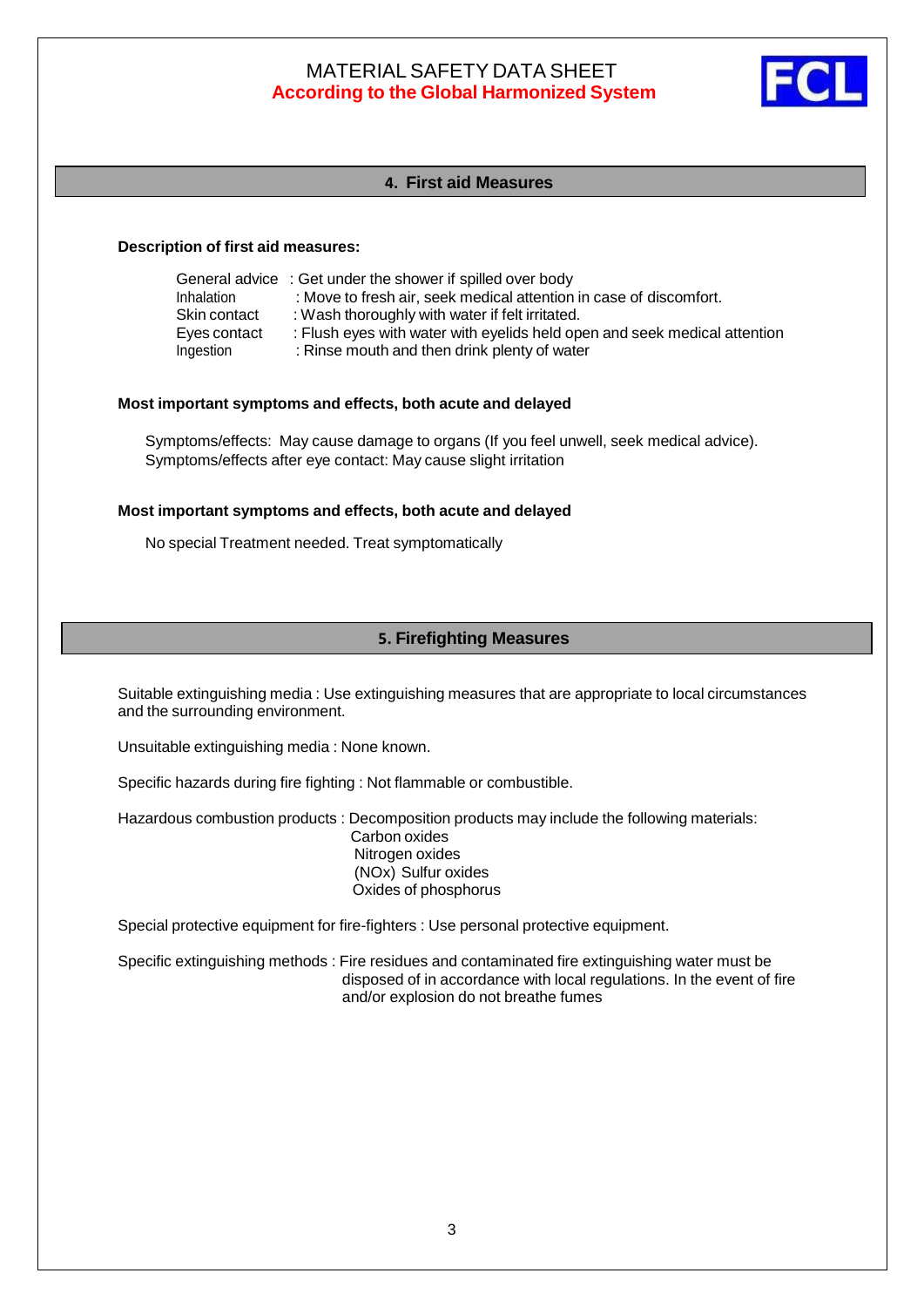## **6. Accidental release measures**

### **Personal Precautions, Protective Equipment and Emergency Procedures**

Ensure clean-up is conducted by trained personnel only. Refer to protective measures listed in sections 7 and 8.

### **EnvironmentalPrecautions**

Prevent spillage from entering into soil, sewers, drainage and groundwater and inform the authorities in case if entered

### **Methods and Materials for Containment and Clean Up**

Stop leak if safe to do so. Contain spillage, and then collect with non-combustible absorbent material, (e.g. sand, earth, diatomaceous earth, vermiculite) and place in container for disposal according to local / national regulations (see section 13). Flush away traces with water. For large spills, dike spilled material or otherwise contain material to ensure runoff does not reach a waterway.

### **7. Handling and storage measures**

Advice on safe handling: No special handling advice required. Conditions for safe storage: Keep out of reach of children. Store in suitable labelled containers.

Storage temperature: 0 °C to 50 °C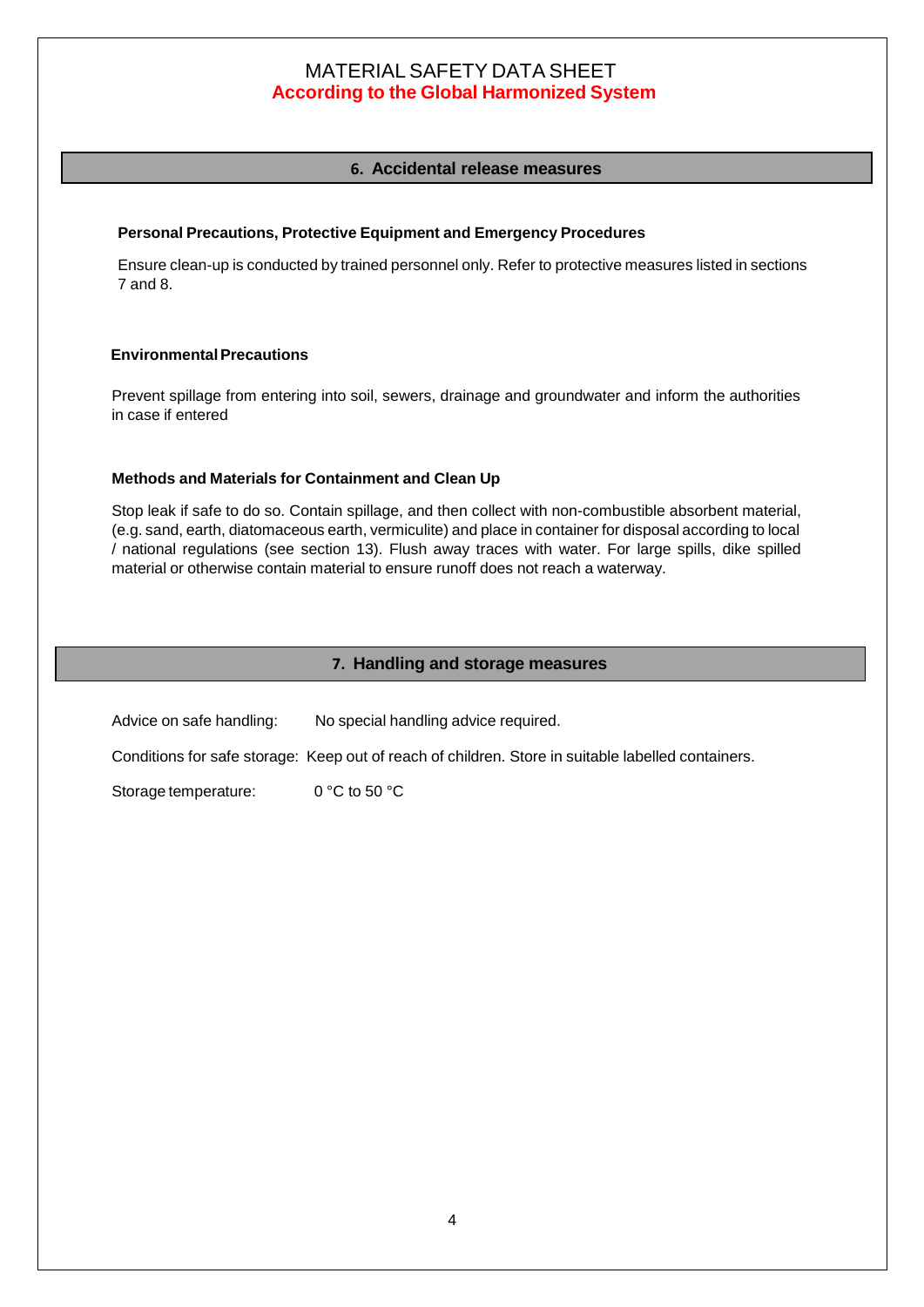

## **8. Exposure Control / Personal Protection**

**Control Parameters** Exposure Limits/Guidelines: None established

### **Exposure Controls**

Engineering Controls: Adequate ventilation systems as needed to control Conc. of airborne contaminants below applicable exposure limits.

Eye/Face Protection: Safety glasses with side shields. Chemical goggles if there is a significant risk of splashing.

Respiratory Protection: None required under normal use. If product is heated, sprayed, appropriate respiratory protection may be needed.

Skin/Hand Protection: Wear suitable working clothing; chemically resistant protect gloves.

Ingestion: Do not eat, drink or smoke in work area. Wash hands before eating or smoking

### **General safety and hygiene measures:**

Wear protective clothing as necessary to minimize contact. Handle in accordance with good industrial hygiene and safety practice. Wash soiled clothing immediately.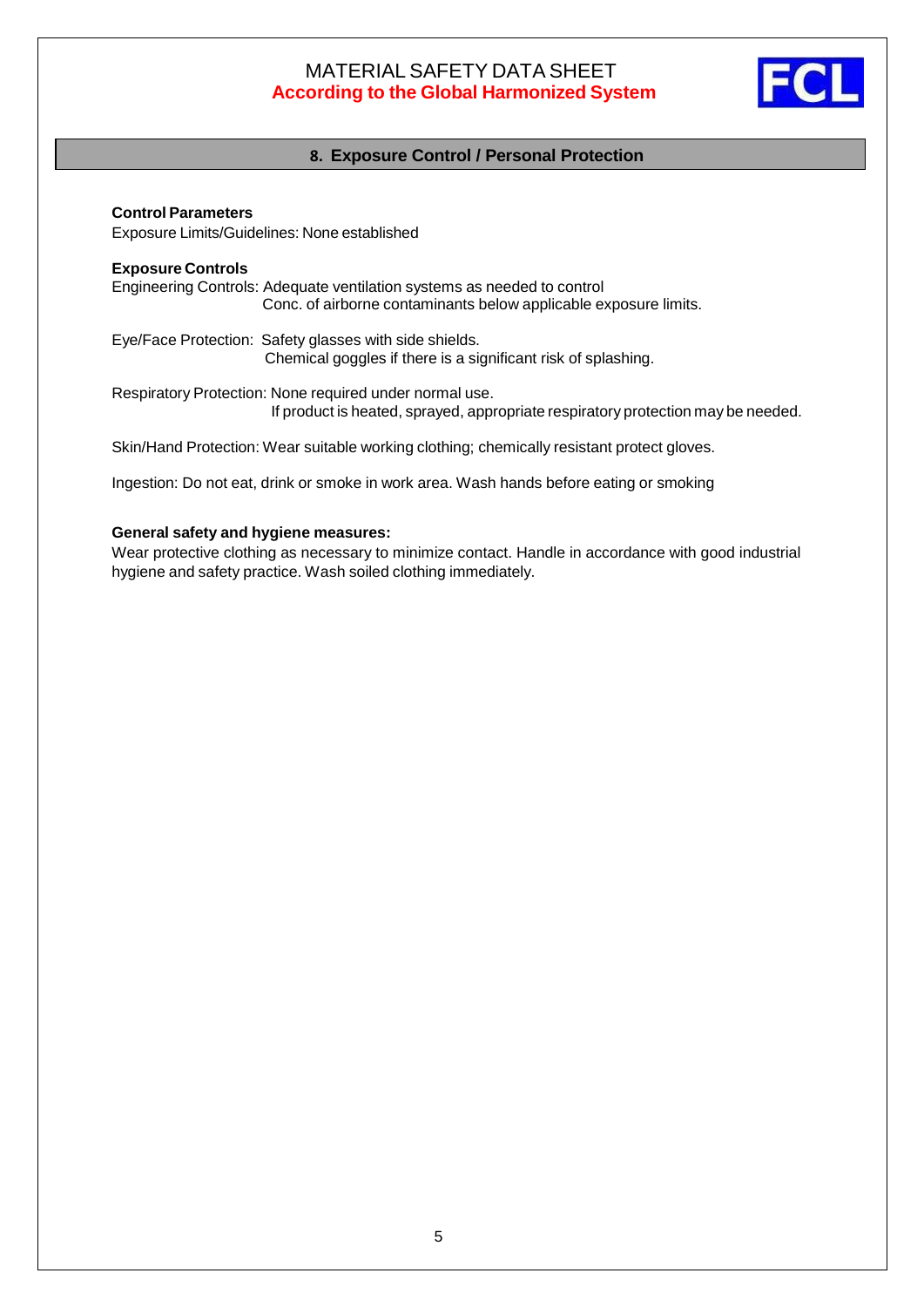

## **9. Physical and chemical properties**

| Form                                          | Liquid                |
|-----------------------------------------------|-----------------------|
| Odour                                         | Characteristic        |
| Odour threshold                               | <b>Not Determined</b> |
| Colour                                        | Green                 |
| pH value(1% Aq)                               | 12.5-13.5             |
| Melting point (°C)                            | <b>NA</b>             |
| Boiling point (°C)                            | No Data Available     |
| Flash point (°C)                              | < 100                 |
| Flammability                                  | <b>Not Applicable</b> |
| Lower explosion limit                         | No Data Available     |
| Upper explosion limit                         | No Data Available     |
| Autoignition                                  | No Data Available     |
| Vapour pressure mmHg (@ 20 °C)                | <b>NA</b>             |
| Density                                       | 1.007                 |
| Relative density (Water = $1)$ (60°C)         | <b>NA</b>             |
| Relative Vapour density ( $Air = 1$ )         | <b>NA</b>             |
| Partitioning coefficient n-octanol/water (log | No Data Available     |
| Thermal decomposition                         | No Data Available     |
| Viscosity, Kinematic (cSt @100 °C)            | <b>NA</b>             |
| Particle size                                 | <b>Not Applicable</b> |
| Solubility in water                           | <b>Soluble</b>        |
| Evaporation rate                              | No Data Available     |
| Other Information                             | <b>Not Applicable</b> |

### **10. Stability and reactivity**

Chemical stability: Stable under normal conditions.

Possibility of hazardous reactions: No dangerous reaction known under conditions of normal use.

Conditions to avoid: None known.

 $\overline{a}$ 

Incompatible materials: None known.

Hazardous decomposition products: Decomposition products may include the following materials:

Carbon oxides Nitrogen oxides (NOx) Sulfur oxides Oxides of phosphorus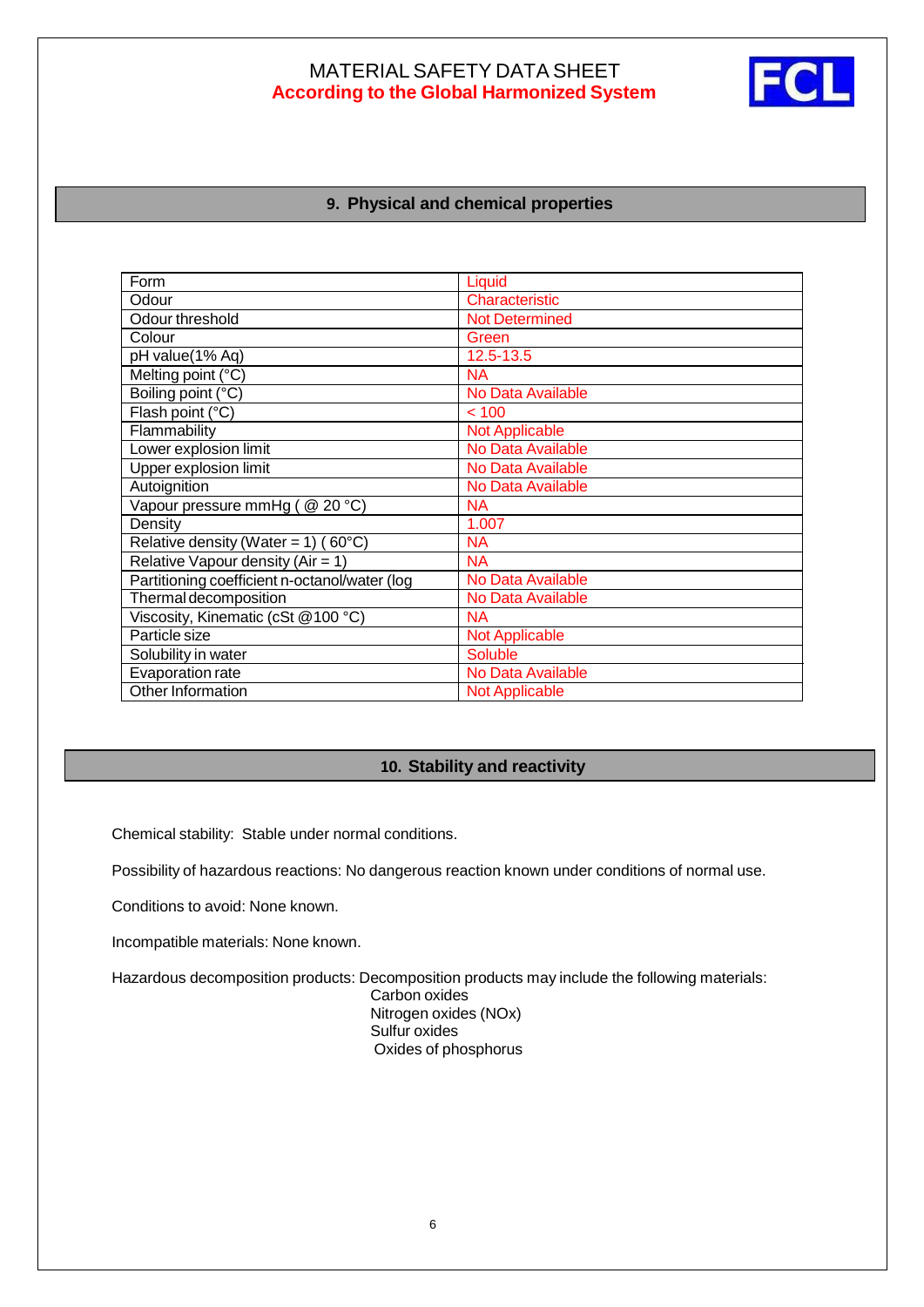

## **11. Toxicological information**

Information on likely routes of exposure : Inhalation, Eye contact, Skin contact

#### **Potential Health Effects**

Eyes : Causes serious eye irritation.

Skin : Health injuries are not known or expected under normal use.

Ingestion : Health injuries are not known or expected under normal use.

Inhalation : Health injuries are not known or expected under normal use.

Chronic Exposure : Health injuries are not known or expected under normal use.

#### **Experience with human exposure**

Eye contact : Redness, Pain, Irritation

Skin contact : No symptoms known or expected. Ingestion : No symptoms known or expected.

Inhalation : No symptoms known or expected.

#### **Toxicity Product**

Acute oral toxicity : None known

Acute inhalation toxicity : No data available

Acute dermal toxicity : None known

Skin corrosion/irritation : No data available

Serious eye damage/eye irritation: No data available

Respiratory or skin sensitization: No data available

Carcinogenicity : No data available

Reproductive effects : No data available

Germ cell mutagenicity : No data available

Teratogenicity : No data available

STOT-single exposure : No data available

STOT-repeated exposure : No data available

Aspiration toxicity : No data available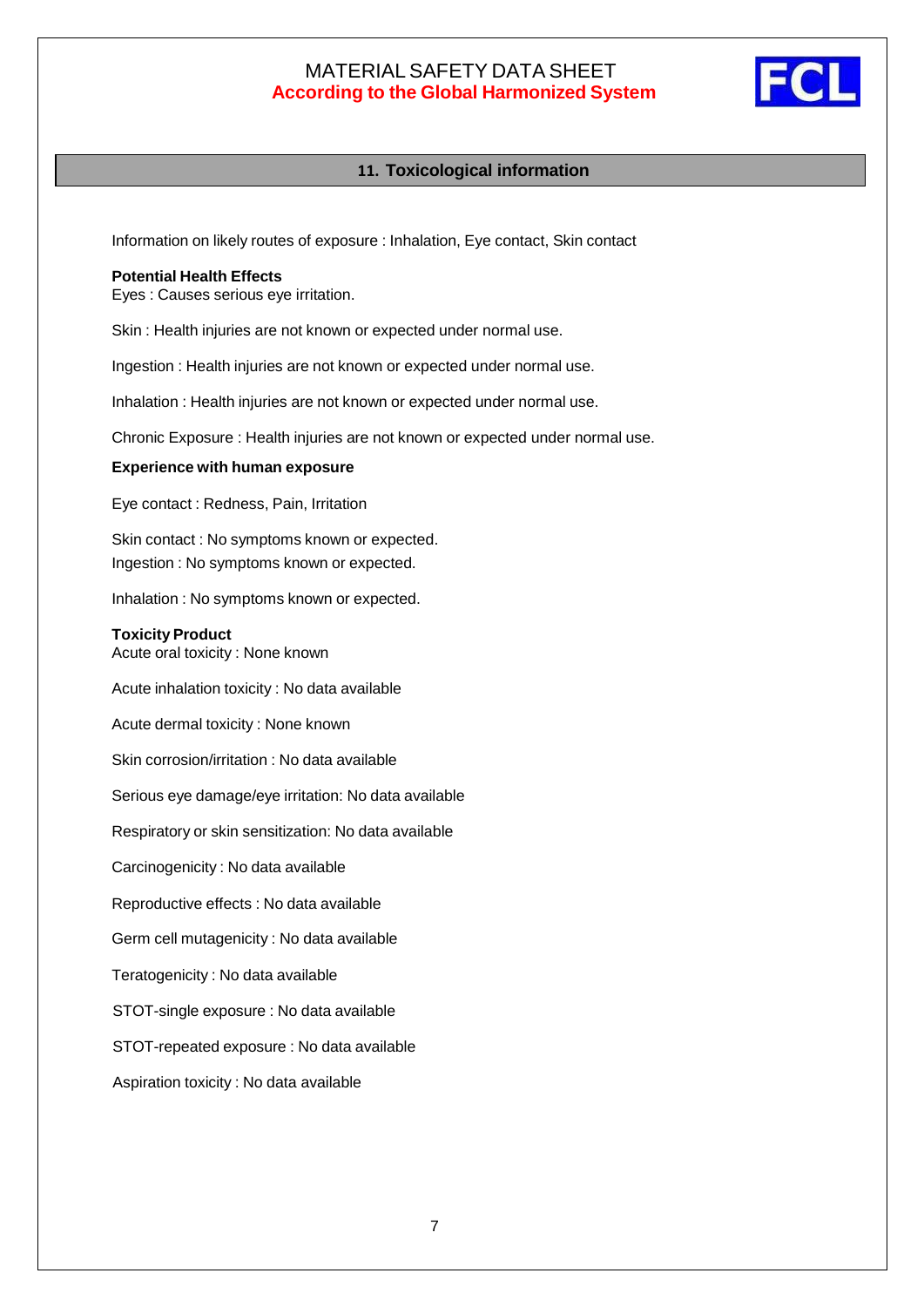

## **12. Ecological information**

Ecotoxicity: This product is not expected to cause significant effects in the aquatic environment.

Persistence and degradability: No data available

Bioaccumulative potential: No data available

Mobility in soil: No data available

Other adverse effects: No data available

### **13. Disposal consideration**

#### **Product Waste**

Do not dump into any sewers, on the ground, or into any body of water.

All disposal methods must be in compliance with Federal, State/Provincial, and local regulations.

#### **Packaging Waste**

Dispose of content and/or container in accordance with local, regional, national, and/or international regulations.

#### **14. Transport information**

In Accordance With ICAO/IATA/IMDG/DOT

**UN Number:** Not regulated for transport

**UN Proper Shipping Name:** Not regulated for transport

**Transport by Sea:** Not regulated for transport

**Air Transport:** Not regulated for transport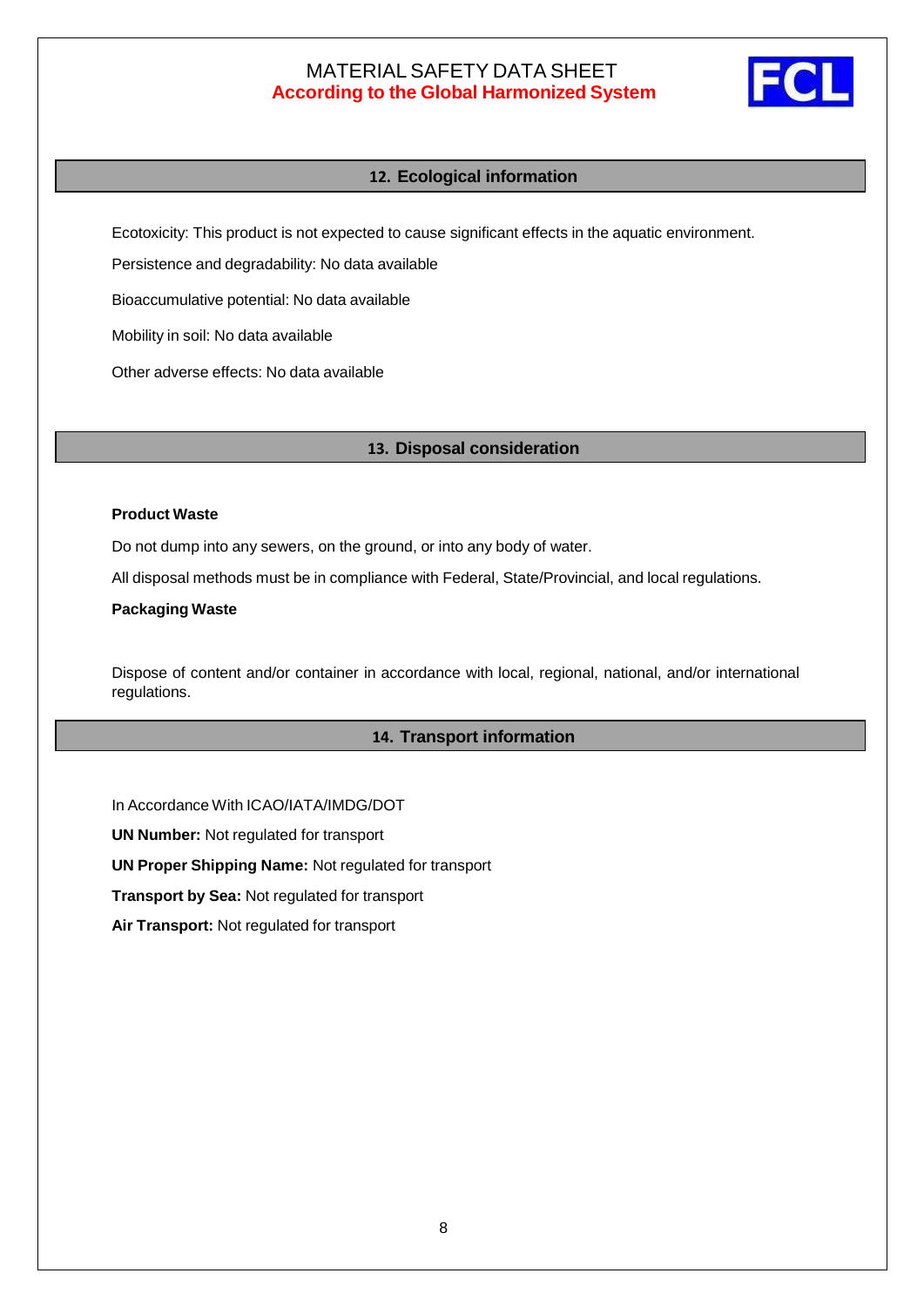

## **15. Regulatory information**

 The product is not classified as dangerous to environment or health, as the hazardous substance in encapsulated in the product.

 **15.1 Other EU regulations**: Employment restrictions concerning young person must be observed. Use only by technically qualified individuals.

Other National regulations: Not applicable

**15.2 Labelling according to EU Directives:** The product is not classified as dangerous according to EU Dangerous .Preparations Directive (DPD) 1999/45/EC and hence does not require a hazard warning label. However, the normal safety precautions for handling of chemicals must be observed.

 **Code letter and hazard designation (symbol) of product:**

 **H phrases:** Not known **National requirements in India** The Factories Act, 1948 The Motor Vehicles Act, 1988

## **16. Other information**

This safety data sheet has been prepared in accordance with GHS standard format.

 **16.1 GHS classification:** The GHS calculation method has been used for classification of this mixture.

### **16.2. Full text of H-Statements referred to under Sections 3:**

The risk phrases shown below are for the component substances which are listed in section 3 and not for the actual finished formulation.

 **H phrases:** H302: Acute toxicity oral

H312: Acute oxicity dermal

H314: Skin corrosion

H315: Skin corrosion : category 2

H318: Serious eye damage

H332: Acute toxicity inhalation

H400: Hazardous to aquatic environment

Please note that, when diluted to the recommended working concentration with water, the working fluid will not be classified as hazardous to health.

Training advice: The product does not require any special training before use. Usage and handling instructions are mentioned in the Material Safety Data Sheet

 **16.3. Date of preparation :** 01/11/2020

 **16.4**. **Revision No.** : 0

 **16.5. Reason for revision :** Revised the SDS according to GHS Hazard communication

*The information provided on this Safety Data Sheet is correct to the best of our knowledge, information, and belief at the date of its publication. The information given is designed only as a guide for safe handling, use, processing, storage, transportation, disposal, and release and is not to be considered as a warranty or quality specification. The information relates only to the specific material designated and may not be valid for such material used in combination with any other material or in any process, unless specified in the text.*